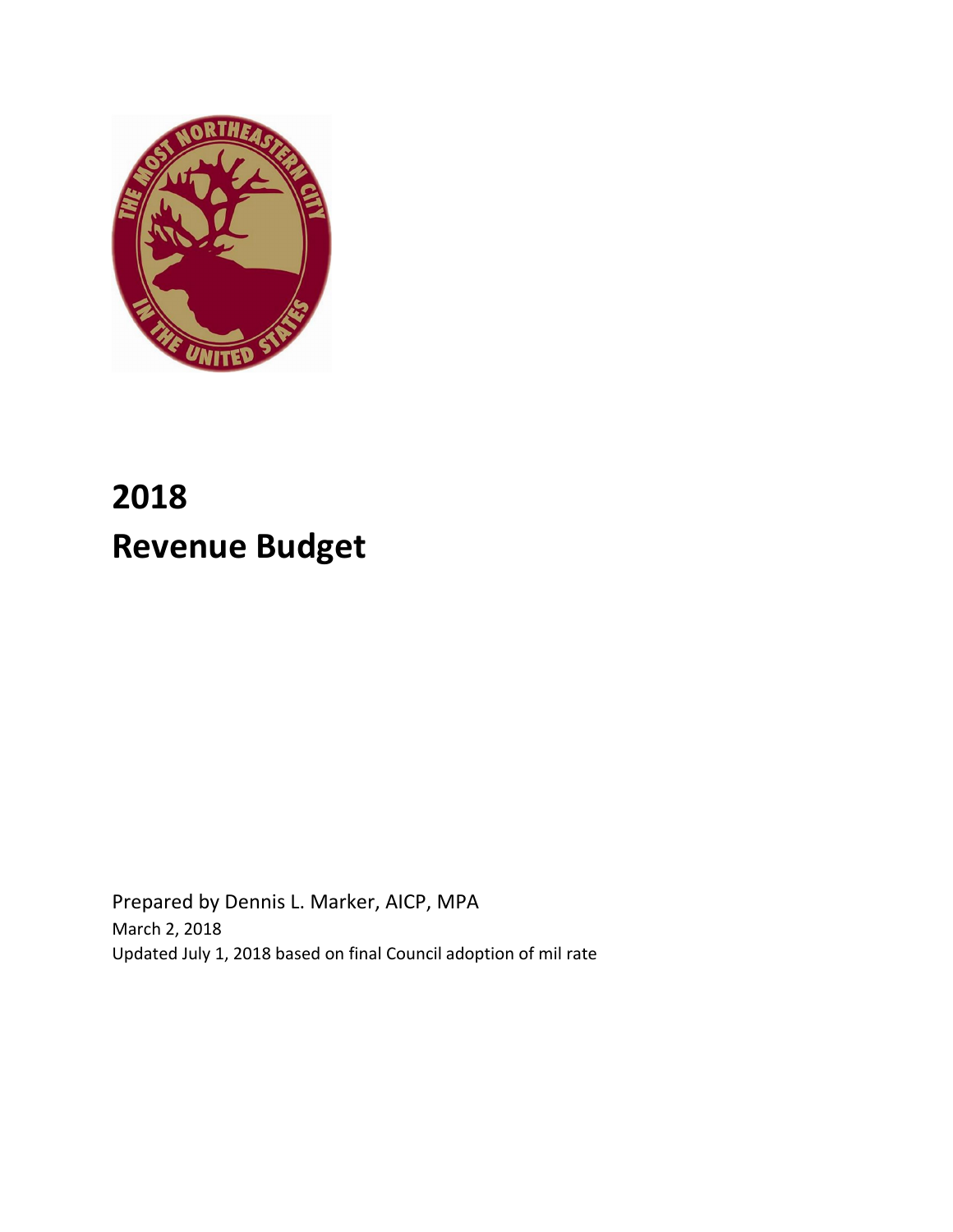# Table of Contents

Appendix B - Revenue Details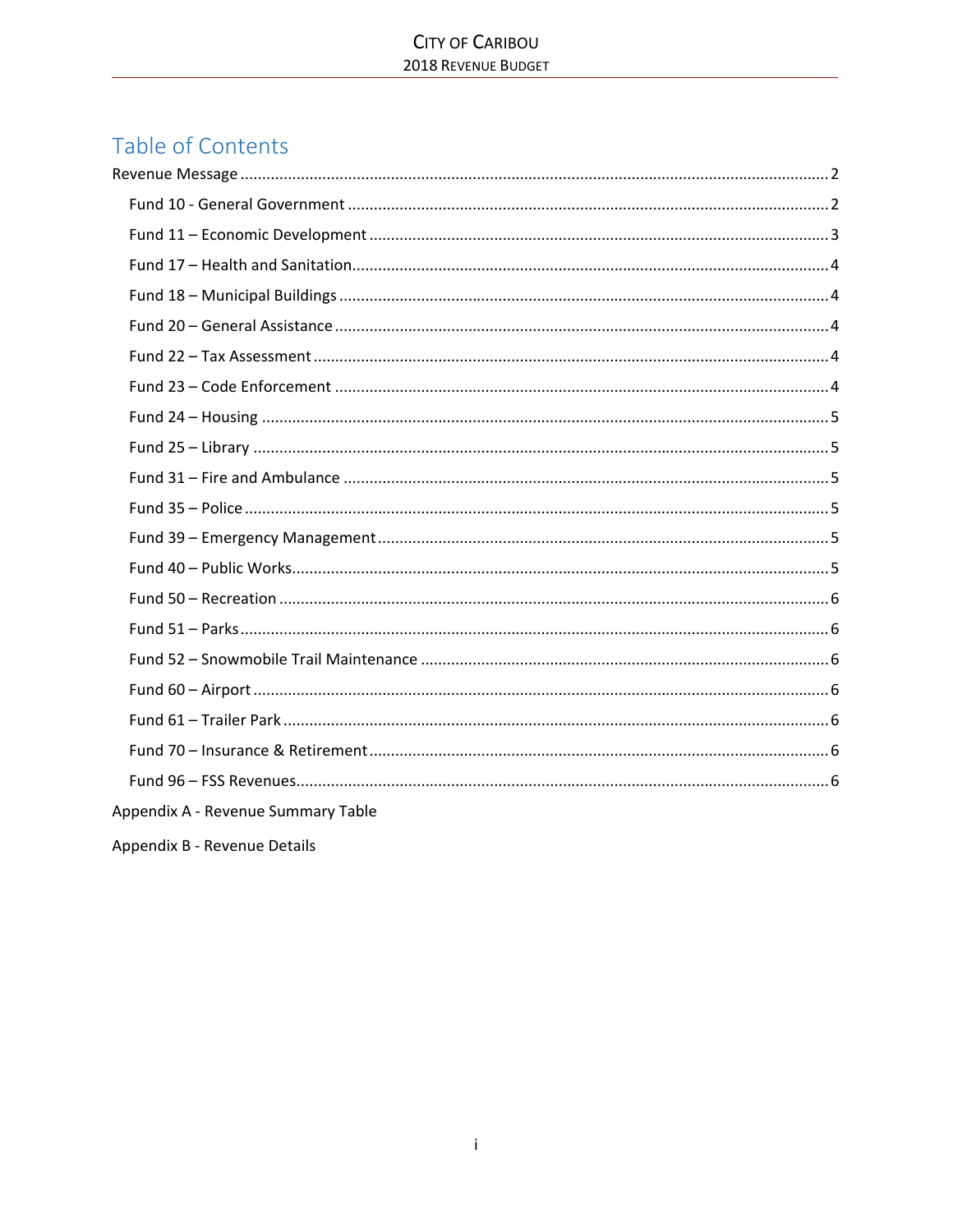# Revenue Message

March 2, 2018

TO: City Council and Citizens of Caribou

#### **RE: Revenue Budget Message**

The following document provides the Charter required written revenue budget for the 2018 calendar year. Unlike, the expense budget, this document is prepared after a couple months are under the city's money belt. This budget is a collection of financial data provided by the ongoing operations and future forecast of the City of Caribou. Historic revenues, trends, market conditions, demographic changes, and contractual obligations were considered.

The purpose of this memorandum is to highlight significant changes, alterations and findings in the budget funds for this year. Attached to this memo is a summary of anticipated revenues by departments and a detail by line item within the same departments (see Exhibit A and B).

# Fund 10 - General Government

General Government revenues are anticipated to increase by 4.2% this year. This is primarily from more transparent accounting of funds, which were previously earmarked straight to reserve accounts rather than being pooled into the general revenues, which is discussed more below. Overall, most of the line item accounts are projected to receive slightly less revenue based on historic trends and operation changes. Those general government lines with significant changes or unique situations are as follows:

| Fund | Comments                                                                                                                                                                                                                                                                                                                                                                                                                                                                                                                                                                                          |
|------|---------------------------------------------------------------------------------------------------------------------------------------------------------------------------------------------------------------------------------------------------------------------------------------------------------------------------------------------------------------------------------------------------------------------------------------------------------------------------------------------------------------------------------------------------------------------------------------------------|
| Line |                                                                                                                                                                                                                                                                                                                                                                                                                                                                                                                                                                                                   |
| 05   | The city was able to sell several tax acquired properties in 2017 which brought in \$14,000<br>more than anticipated, \$49,142 total. The City has 16 properties which it has available for<br>purchase on the tax acquired property program with minimum bid amounts totaling over<br>\$200,000. Although this represents a significant asset, there has been little interest in these<br>properties due to the dilapidated condition of homes or properties. For conservative purposes<br>the projected revenue due to sale of these properties remains the same from last year at<br>\$35,000. |
| 06   | Excise tax are shown to increase based on trends from the past five years. The tax rate is set<br>by the state and isn't changing but more and newer vehicles are being registered. This is<br>similar for the boat excise tax under line 10-01-08.                                                                                                                                                                                                                                                                                                                                               |
| 09   | A 5.3% increase is anticipated in revenue from snowmobile registrations. As the Caribou<br>region becomes more popular with winter sledding enthusiasts, this will continue to increase.                                                                                                                                                                                                                                                                                                                                                                                                          |
| 12   | Staff members who serve on representative boards for other agencies or government entities<br>will occasionally be reimbursed for travel to meetings. There are few staff serving in such<br>capacities this year so no revenue is planned.                                                                                                                                                                                                                                                                                                                                                       |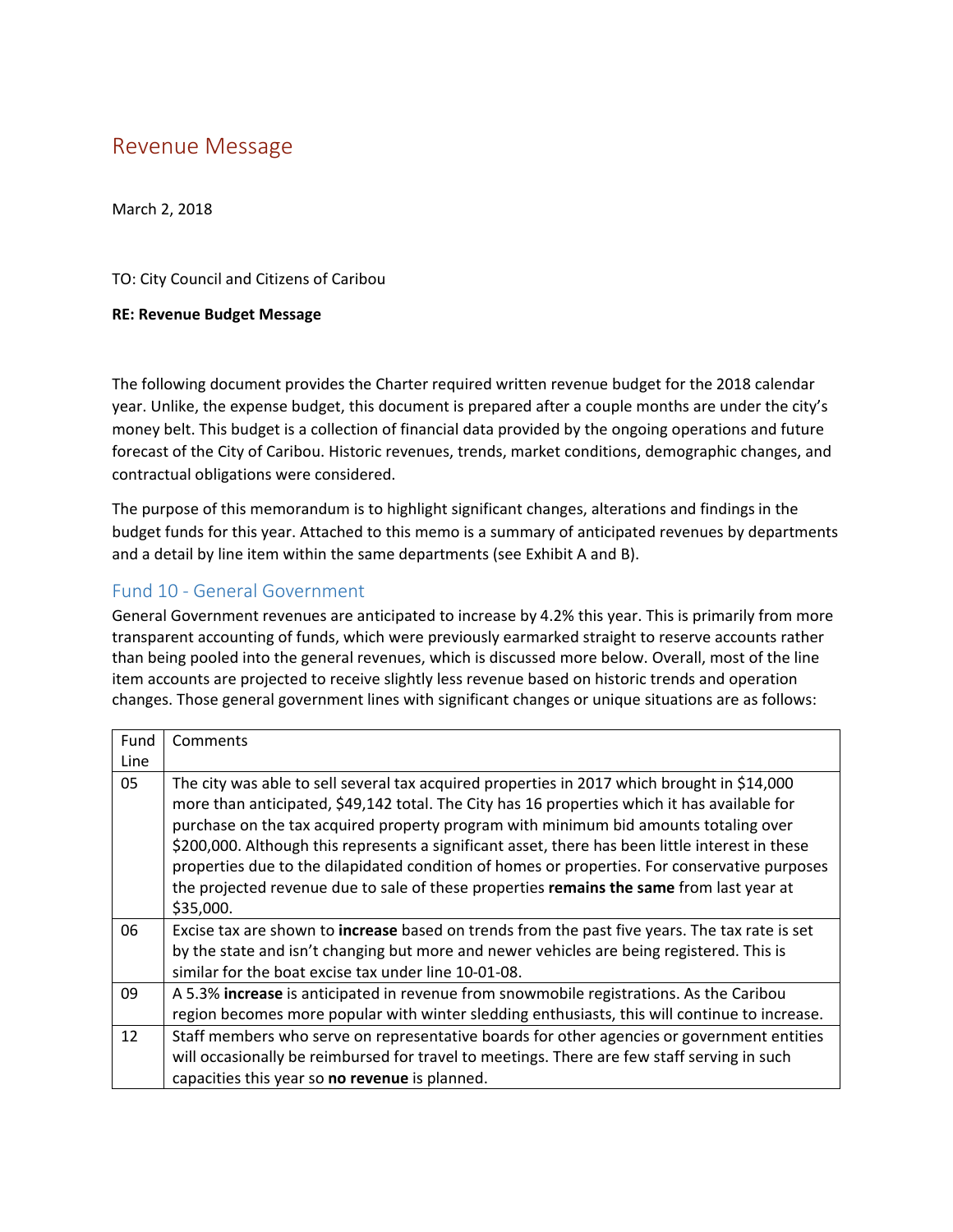| 18   | The state is obligated to provide 60% of revenue through sale taxes back to cities. In 2017 only<br>50% was provided. Indications are that the full share will be provided in 2018 thus the 3.4% |
|------|--------------------------------------------------------------------------------------------------------------------------------------------------------------------------------------------------|
|      | increase in this line.                                                                                                                                                                           |
| 21 & | Population trends are down and historic trends in issuance of birth and death records reflect                                                                                                    |
| 22   | those changes. Thus the reduction in revenue by 22% and 23% respectively.                                                                                                                        |
| 29   | Interest revenues have been climbing slowly each year. These funds come from interest                                                                                                            |
|      | earned on money the city has set aside for purchase of large equipment or construction of                                                                                                        |
|      | major projects. These funds are set aside in order to avoid going into debt in the future.                                                                                                       |
| 32   | Property tax revenues will not be known until the official mil rate is set in May or June. This                                                                                                  |
|      | value assumes property values do not change nor does the mil rate.                                                                                                                               |
| 34   | This value is calculated as we near commitment and is also predicated on the final mil rate.                                                                                                     |
|      | These funds are a hedge against unanticipated expenses and are in addition to the city's "rainy                                                                                                  |
|      | day fund" which currently is \$2.1 Million or roughly 20% of the annual expense budget. A good                                                                                                   |
|      | rule of thumb is to have 20-25% of your expense budget in rainy day funds.                                                                                                                       |
| 40   | This is a new fund account based upon payments the city receives for administration of the                                                                                                       |
|      | USDA Housing assistance program.                                                                                                                                                                 |
| 42   | The CDC Loan IRP Interest is part of the city's revolving loan fund program. Interest collected                                                                                                  |
|      | on this account will be reduced year over year until 2028 when the currently loaned principle                                                                                                    |
|      | is paid off.                                                                                                                                                                                     |
| 43   | This is a new fund account this year. The City Council recently adopted a policy for how                                                                                                         |
|      | surplus property will be disposed. This includes making items available to the public for                                                                                                        |
|      | purchase. Revenue from sale of surplus goods will be returned to the general revenue funds of                                                                                                    |
|      | the city rather than to individual department's reserve accounts.                                                                                                                                |
| XX   | The city received \$142,175 from RSU 39 which must be used to help offset taxes. This is a one-                                                                                                  |
|      | time disbursement of funds back to the city.                                                                                                                                                     |
| XX   | This is a new fund account this year. The city owns an industrial building at 60 Access                                                                                                          |
|      | Highway. Parts of the building are leased for cold storage and manufacturing. Lease revenues                                                                                                     |
|      | have historically gone directly into a maintenance reserve account rather than a revenue                                                                                                         |
|      | account. To provide better transparency with funds received, those lease revenues will now                                                                                                       |
|      | be reflected in the general revenue accounts and corresponding capital improvement account                                                                                                       |
|      | created to handle the building maintenance                                                                                                                                                       |

# Fund 11 – Economic Development

# **Projected Revenue: \$368,180**

Economic development funds are provided through tax increment finance districts in the City. These districts enable property taxes that would have gone to the state, county, or even school district to be used by the City to foster economic development activities and growth. The may use these funds to pay for new infrastructure that helps businesses or it may use "credit enhancement agreements" to reimburse tax dollars to new or expanding businesses. Either way, the funds are meant to help spur new developments that may not be able to survive without the assistance. The **11.3% reduction** in 2018 is due to a budgeting error in the 2017 budget wherein money to be used for reimbursement to businesses was lumped in with revenue the city could use for economic development activities. The 2017 value separates the funds as needed. It should also be noted that TIF funds are predicated on the city's final mil rate, so the value shown may change depending on final council action. It is assumed that the mil rate will not change for 2018.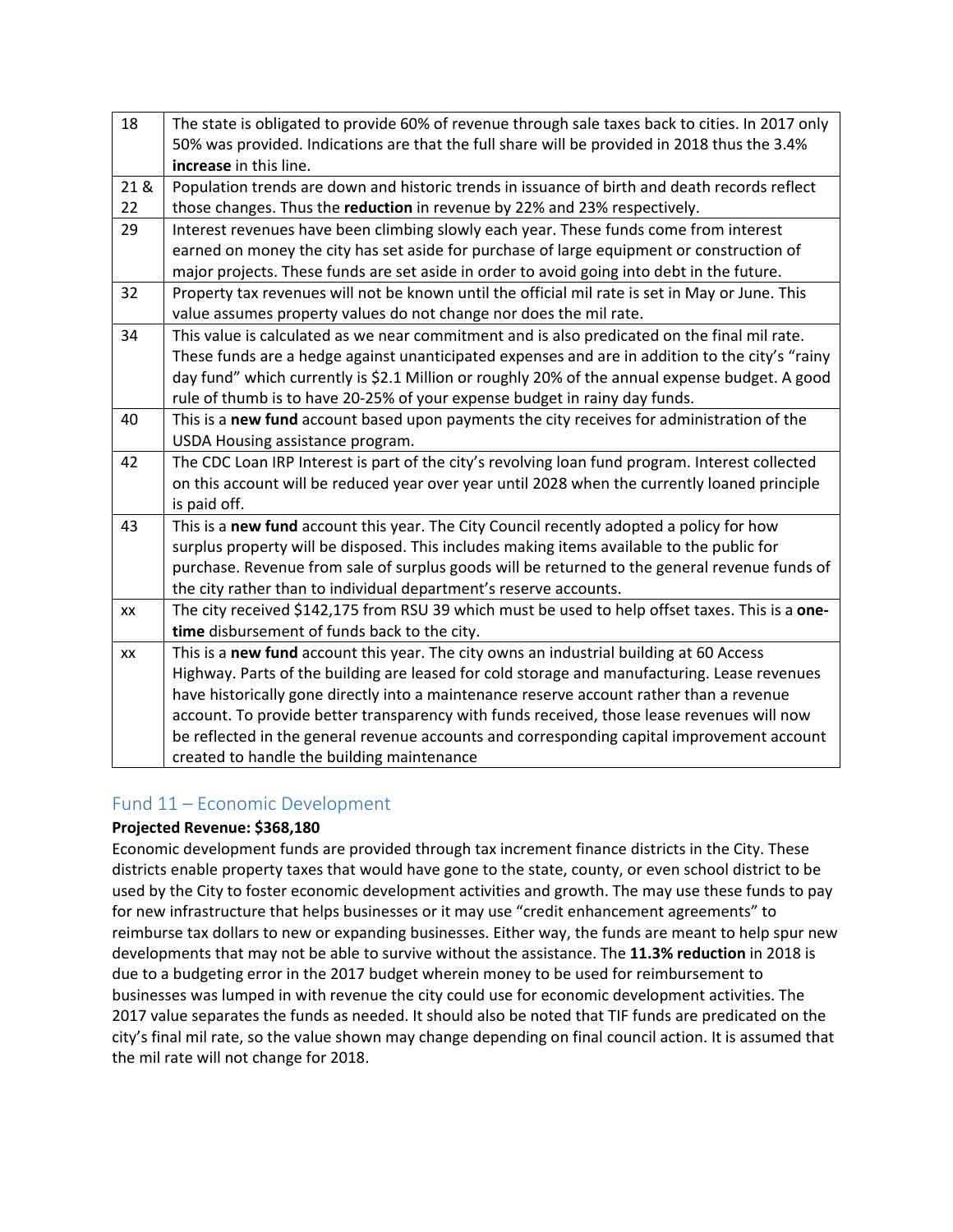# Fund 17 – Health and Sanitation

#### **Projected Revenue: \$260,848**

Occasionally the city receives a disbursement of funds from the Tri-Community Landfill (TCL) due to the city's owner status with the company. In 2017, TCL determined that a \$400,000 liability protection fund was not necessary based on insurance coverage policies. The protection funds were accordingly distributed back to the owner communities of Caribou, Limestone, and Fort Fairfield based on their proportional interest in the company. Caribou received \$260,848 on January 3, 2018. Future disbursement of funds may come depending on TCL operations.

# Fund 18 – Municipal Buildings

#### **Projected Revenue: \$4000**

The City rents a portion of the Lion's building for \$4,000. That contract is not changing for 2018 and so revenues are staying the same at \$4,000

#### Fund 20 – General Assistance

#### **Projected Revenue: \$25,700**

General Assistance program revenues are derived from fees to administer the Connor township program and reimbursement of program expenses from the state. The Connor contract doesn't change this year. Reimbursements from the state have been going down a little each year so there's a slight reduction projected from last year.

#### Fund 22 – Tax Assessment

#### **Projected Revenue: \$728,737**

The Tax Assessment funds are derived from state programs providing tax relief to property owners. The tree growth program incentivizes property owners to maintain forested lands by giving a property tax reduction to preserved acres. Veterans exemptions provide help to veterans. The homestead exemption is provided to persons who have lived in their homes for one year or more. The legislature increased this tax exemption from \$15,000 to \$20,000 this year to incentivize home ownership. The BETE reimbursement provides relief to businesses with large personal equipment. Each of these four funds are reconsidered, in some way, by the legislature each year. The city receives funds from the state to help offset the loss of local tax revenue because of the exemptions.

Because the homestead exemption increased, the state revenue for that funds also increased. The other exemption funds remained nearly the same as last year.

The printing fees are to help reimburse city costs for providing property information. The city implemented an online system for providing the information and directs most people to that service to reduce printing costs.

#### Fund 23 – Code Enforcement

#### **Projected Revenue: \$6,550**

The Code Enforcement department is tasked with making sure development conforms to adopted building construction and maintenance codes. Ideally, fees for required permits and inspection services would cover administrative costs but this doesn't happen. In an effort to try and encourage new development in the community, building permit fees were slashed drastically in 2016. Historic revenue for building permits was close to \$15,000 each year but is now closer to \$2,300 and unfortunately, the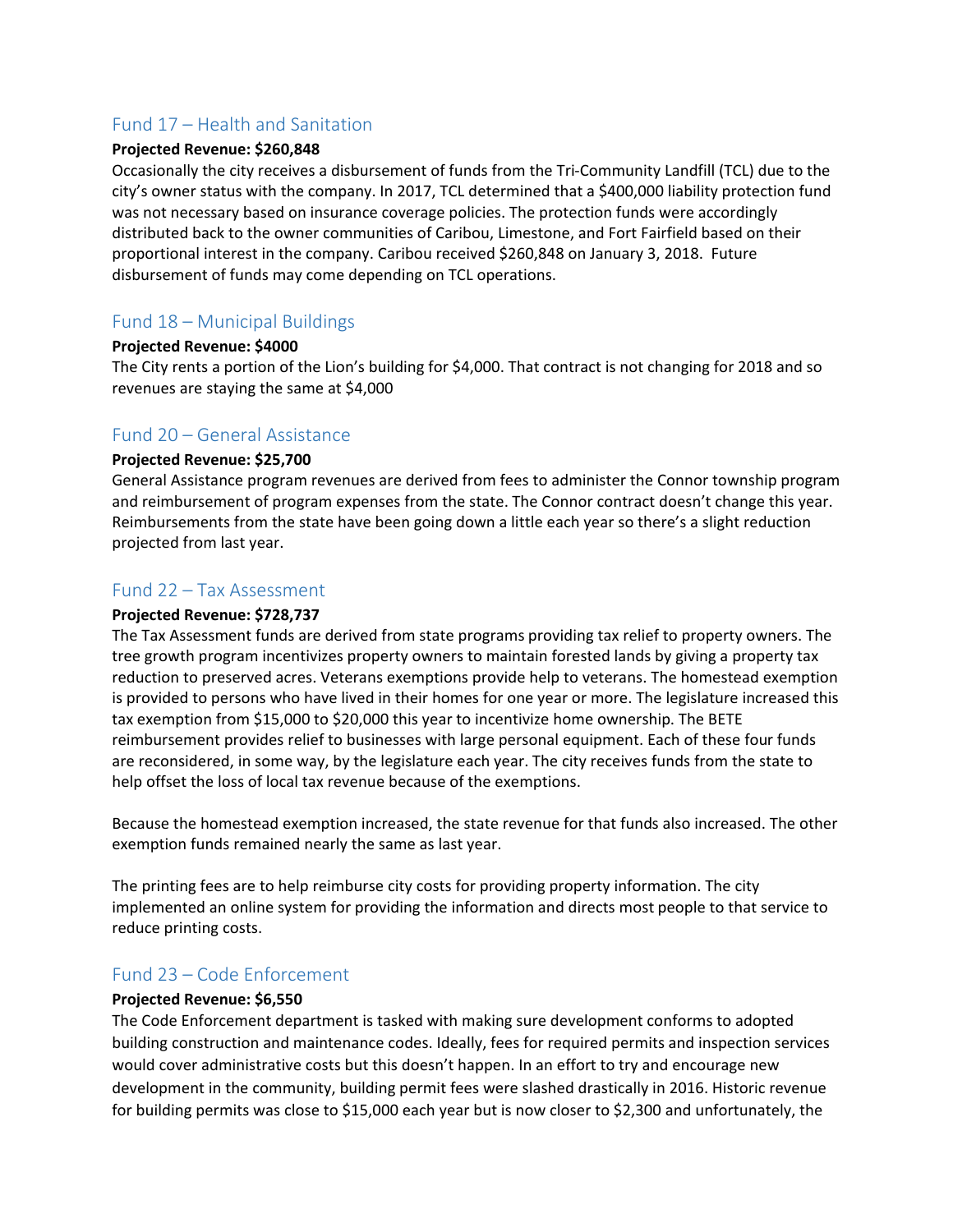new policy has not increased new construction permits. Total revenues for this department are projected to be less than 1/3 of pre-2016 averages but inspection requirements and related administrative costs have not decreased. The result is the city subsidizing costs of development in order to get growth, which in turn should increase the taxable value of the community and ultimately reduce individual tax burdens. While the theory seems reasonable and warrants consideration for more than one year, this policy should be watched carefully in future years and reconsidered if no benefit is obtained.

# Fund 24 – Housing

#### **Projected Revenue: \$89,411**

The Housing department revenues are federal funds allocated to the Caribou Housing Agency, which is associated with the City. Funds are received to cover program costs for Section 8 participants as well as administrative costs of city personnel. Because this is a federal program, its future is predicated upon the national debate and political priorities in the budgeting process. It is assumed that the program will continue to fund as it has historically.

# Fund 25 – Library

#### **Projected Revenue: \$6000**

The library's primary source of revenue is from donations of patrons. Last year they raised over \$4,000. The library raised its goal this year to \$5,000.

# Fund 31 – Fire and Ambulance

#### **Projected Revenue: \$1,643,407**

The biggest change to revenue for the Fire and Ambulance department is the loss of revenue from air ambulance services (roughly \$100,000). The city has been working with Cary Medical Center and The Aroostook Medical Center (TAMC) to consolidate services. TAMC has expressed interest in conducting air med flights moving forward and Caribou EMS can provide more ground transport services. It is anticipated that increased ground transportation revenues, reduction of contractual allowances for air transports, and not having to pay \$250,000 for flight services will more than offset the -\$162,626 (-8.6%) difference in revenue this year.

All contracts for Fire and EMS services with adjoining towns have been renewed for this year.

# Fund 35 – Police

#### **Projected Revenue: \$46,375**

The police department is projecting about a 6% loss (\$3,000) in revenue from last year. This amount comes from small reductions to nearly all budget lines, based on historic trends.

# Fund 39 – Emergency Management

#### **Projected Revenue: \$2,600**

All contracts for EM services with adjoining towns have been renewed for this year, which provides \$800. The city rents space on its communication tower, which brings in the remainder of anticipated funds.

# Fund 40 – Public Works

**Projected Revenue: \$201,230**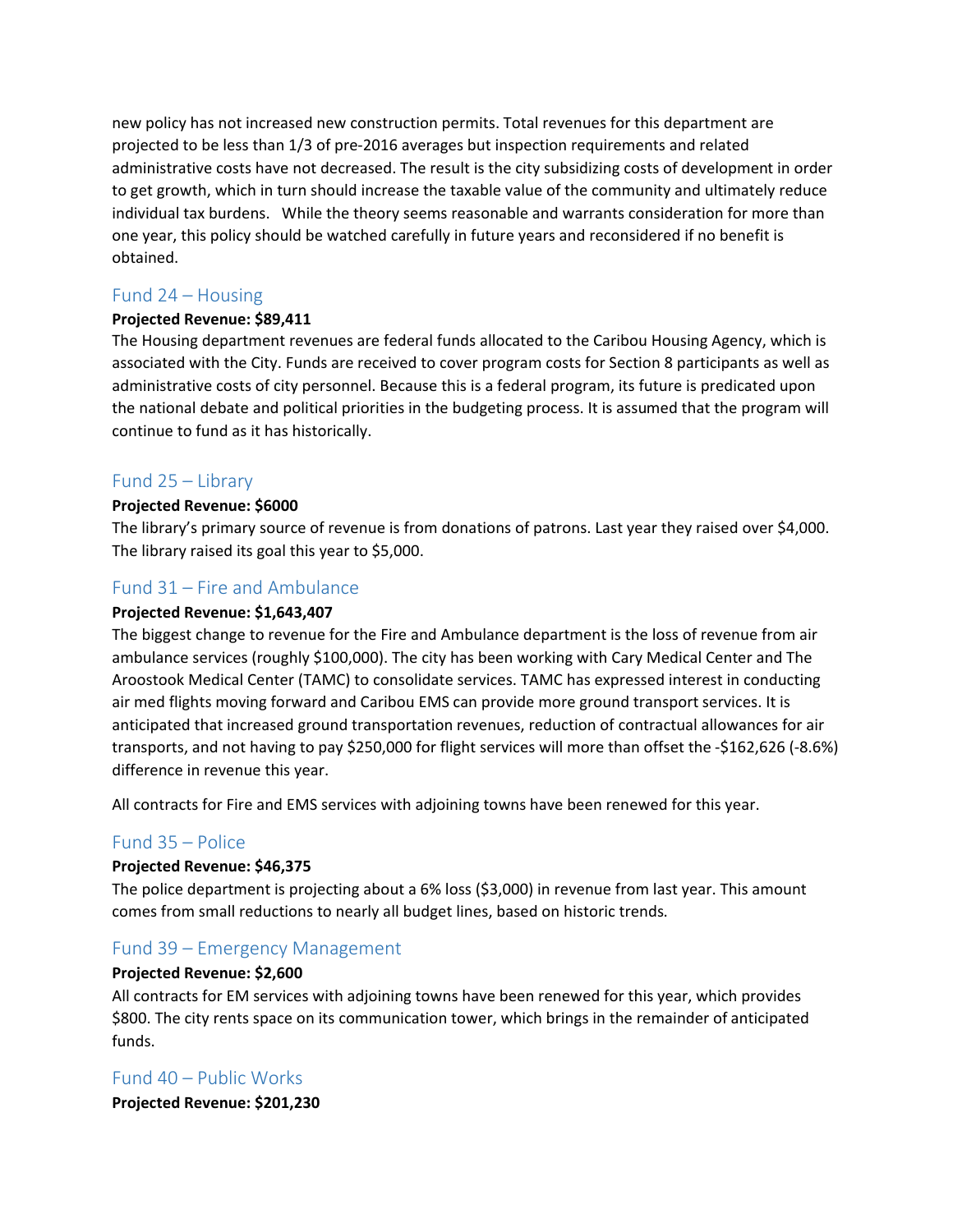The public works department brings in revenue by two means; MDOT program funds and contracted services with Connor township. The MDOT funds are increasing this year to \$142,000 which helps pay for maintenance of rural roads and related systems. The contract with Connor brings in around \$59,000, which is used to support snow plowing and maintenance activities for them.

#### Fund 50 – Recreation

#### **Projected Revenue: \$23,000**

The recreation department continues to improve upon its programs which are enticing more nonresidents to participate. They are also receiving more requests by citizens to rent the recreation center facilities. A 12% increase is projected in revenue this year.

#### Fund 51 – Parks

#### **Projected Revenue: \$3,000**

Last year the Parks department brought in \$3,058. The 2018 budget anticipates a similar amount.

#### Fund 52 – Snowmobile Trail Maintenance

#### **Projected Revenue: \$45,000**

These funds are provided by the State each year to help with trail grooming and maintenance on the regional system. No changes are anticipated with this program.

#### Fund 60 – Airport

#### **Projected Revenue: \$12,000**

There have been changes at the airport since the expense budget was approved in December. The city will be taking over hangar rental and fuel systems administration starting March 24, 2018. This means additional revenues from the five hangar storage areas and fuel island. In addition, the new 6-bay T-Hangars will be completed this summer and should be filled at competitive lease rates for the area. With the administrative elements will also come expenses which were not anticipated in the expense budget. This year will be an eye opener for the city on the current and future potential of the airport.

# Fund 61 – Trailer Park

#### **Projected Revenue: \$17,000**

Although the budgeted amount of revenue has increased from 2017, there is projected to be one less tenant in the trailer park this year. Occasionally a tenant will get in arears and make large lump sum payments to catch up on rent. The project revenue is more closely tied to historic trends and contractual leases.

# Fund 70 – Insurance & Retirement

#### **Projected Revenue: \$0**

From time to time, the city receives a check from our workers compensation fund provider for overpayment of premiums. This rarely, happens and so no funds are budgeted for in this line.

# Fund 96 – FSS Revenues

**Projected Revenue: \$50,787**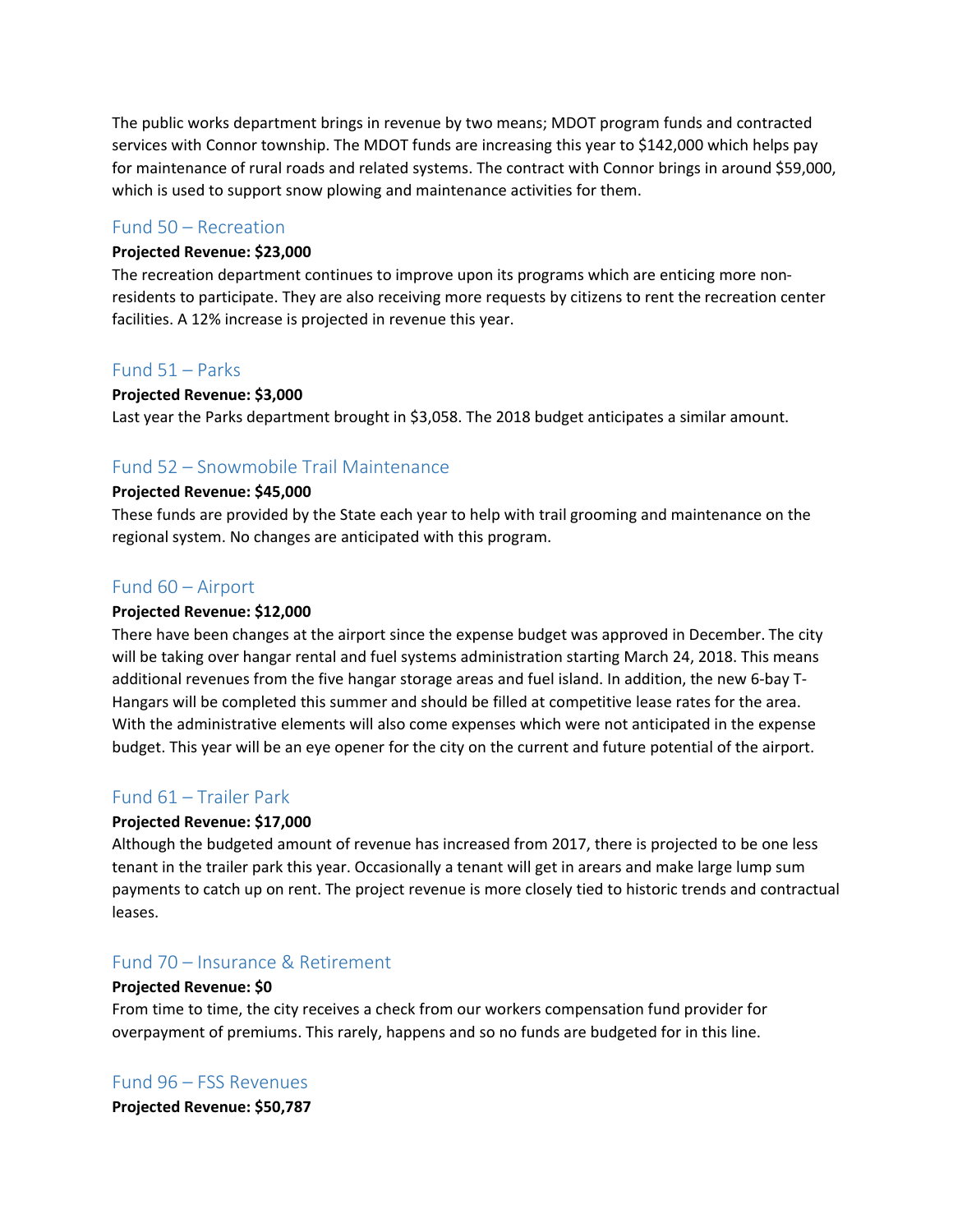The FSS department revenues are federal funds allocated to the City of Caribou. Funds are received to cover program costs for participants as well as administrative costs of city personnel. Because this is a federal program, its future is predicated upon the national debate and political priorities in the budgeting process. It is assumed that the program will continue to fund as it has historically.



The above chart represents the overall budget make up by fund and percentage of revenue.

# Summary

The total projected revenue for the General Fund is \$9,696,508. This is roughly \$265,000 (2.7%) short of the approved expense budget. The gap between the two budgets is not quite as large as it seems though due to the expense budget having a \$250,000 line for air ambulance services, which is no longer needed. With that taken into account, the difference is only \$15,000 or 0.15% of the total budget. It should be recognized that the city is utilizing one time funds from RSU 39 and Tri-Community to balance this budget. Those funds will not be available in future years and serious consideration needs to be made to increase revenues in a more sustainable fashion.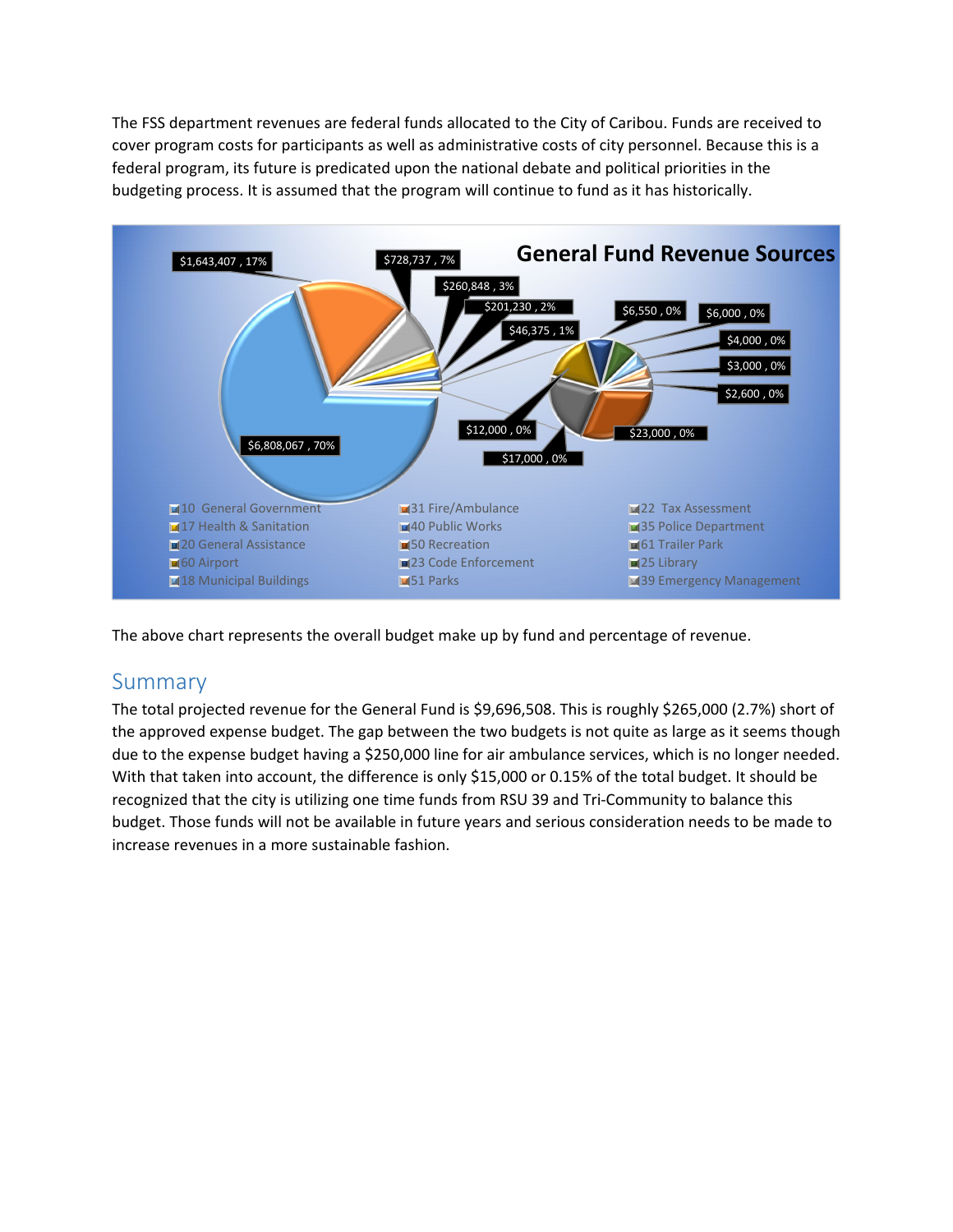Appendix A: Revenue Summary

|                                 |                            |                         | 2016              |                       | 2017            | 2018         |            |             |                     |  |
|---------------------------------|----------------------------|-------------------------|-------------------|-----------------------|-----------------|--------------|------------|-------------|---------------------|--|
| <b>General Fund</b>             | 2014-16 Average Revenue    | <b>Budgeted</b>         | <b>Year End</b>   | <b>Budgeted</b>       | <b>Year End</b> | % of Budget  | Projected  | % of Budget | % from last<br>year |  |
|                                 |                            | <b>General Fund</b>     |                   |                       |                 |              |            |             |                     |  |
| <b>10 General Government</b>    | $6,367,534$ \$             | 6,216,529               | -Ś<br>6,395,971   | $6,535,153$ \$        | 6,642,374       | 101.6% \$    | 6,808,067  | 69.6%       | 4.2%                |  |
| 17 Health & Sanitation          |                            |                         | $\leq$            |                       |                 | $0.0\%$ \$   | 260,848    | 2.7%        | <b>NA</b>           |  |
| <b>18 Municipal Buildings</b>   | 3,892                      | 4,000                   | 4,000             | 4.000                 | 4.000           | 100.0% \$    | 4,000      | 0.0%        | 0.0%                |  |
| <b>20 General Assistance</b>    | 26,406                     | 37,210                  | 26,077            | 34.425                | 25,720          | 74.7% \$     | 25,700     | 0.3%        | $-25.3%$            |  |
| 22 Tax Assessment               | 192,622                    | 459,442                 | 194,183           | 597,213               | 598,199         | 100.2%       | 728,737    | 7.4%        | 22.0%               |  |
| 23 Code Enforcement             | 23,770                     | 22,300                  | 25,295            | 9,150                 | 8,533           | $93.3%$ \$   | 6,550      | 0.1%        | $-28.4%$            |  |
| 25 Library                      | 5,737                      | 5,300<br>∐ Ś            | 6,242             | 6,200                 | 6,824           | 110.1% \$    | 6,000      | 0.1%        | $-3.2%$             |  |
| 31 Fire/Ambulance               | 1,859,284                  | 1,906,358               | 1,775,540         | 1,810,950             | 1,773,866       | 98.0%        | 1,643,407  | 16.8%       | $-9.3%$             |  |
| <b>35 Police Department</b>     | 48,446                     | 41,675                  | 37,415            | 49.375                | 61,184          | 123.9%       | 46,375     | 0.5%        | $-6.1%$             |  |
| 39 Emergency Management         | 11,910                     | 12,725                  | 8,745<br>$\zeta$  | 2,600                 | 2,600           | $100.0\%$ \$ | 2,600      | 0.0%        | 0.0%                |  |
| <b>40 Public Works</b>          | 197,796                    | 192,718                 | 192,742           | 194,139               | 200,546         | 103.3% \$    | 201,230    | 2.1%        | 3.7%                |  |
| <b>50 Recreation</b>            | 23,054                     | 25,500                  | 21,178            | 20,500                | 24,101          | 117.6%       | 23,000     | 0.2%        | 12.2%               |  |
| 51 Parks                        | 3,164                      | 2,300                   | 2,634             | $2,600$   \$          | 3,058           | 117.6% \$    | 3,000      | 0.0%        | 15.4%               |  |
| 60 Airport                      | 138                        | 138                     | 138               | 138                   | 138             | $0.0\%$ \$   | 12,000     | 0.1%        | 8595.79             |  |
| 61 Trailer Park                 | 15,273                     | 15,505                  | 15,505            | 15,727                | 15,727          | 100.0% \$    | 17,000     | 0.2%        | 8.1%                |  |
| 70 Ins. & Retirement            | 3,826                      | 5,000                   |                   | $5,000$ $\frac{5}{5}$ |                 |              |            | 0.0%        | $-100.0%$           |  |
| Sub Totals                      | $\sqrt{5}$<br>8,782,850 \$ | $8,946,700$ \$          | 8,705,665         | $9,287,170$   \$      | 9,366,869       | $100.9%$ \$  | 9,788,514  | 100%        | 5.4%                |  |
|                                 |                            | <b>Enterprise Funds</b> |                   |                       |                 |              |            |             |                     |  |
| 11 Economic Development         | 356,739 \$<br>\$           | $366,270$ \$            | 375,001           | $414,998$ \$          | 374,821         | $90.3%$ \$   | 368,337    |             | $-11.2%$            |  |
| 24 Housing                      | 77,086                     | 70,000                  | 91,258            | 100,000               | 113,570         | 113.6% \$    | 89,411     |             | $-10.6%$            |  |
| 52 Snowmobile Trail Maintenance | 47,429                     | 42,883                  | 43,460            | 45.883                | 43.413          | 94.6%        | 45,000     |             | $-1.9%$             |  |
| 96 FSS                          | 48,345                     | 56,870                  | 48,729            | 48,729                | 48,729          | $100.0\%$ \$ | 50,787     |             | 4.2%                |  |
| Sub Totals                      | S.<br>529,598              | 536,023                 | l \$<br>558,449   | $609.610$ S           | 580,533         | $95.2%$ \$   | 553,535    |             | $-9.2%$             |  |
|                                 |                            | <b>Total All Funds</b>  |                   |                       |                 |              |            |             |                     |  |
|                                 | $\zeta$<br>9,312,448       | 9,482,723               | \$ ∥<br>9,264,114 | $9,896,780$   \$<br>S | 9,947,402       | 100.5%       | 10,342,049 |             | 4.5%                |  |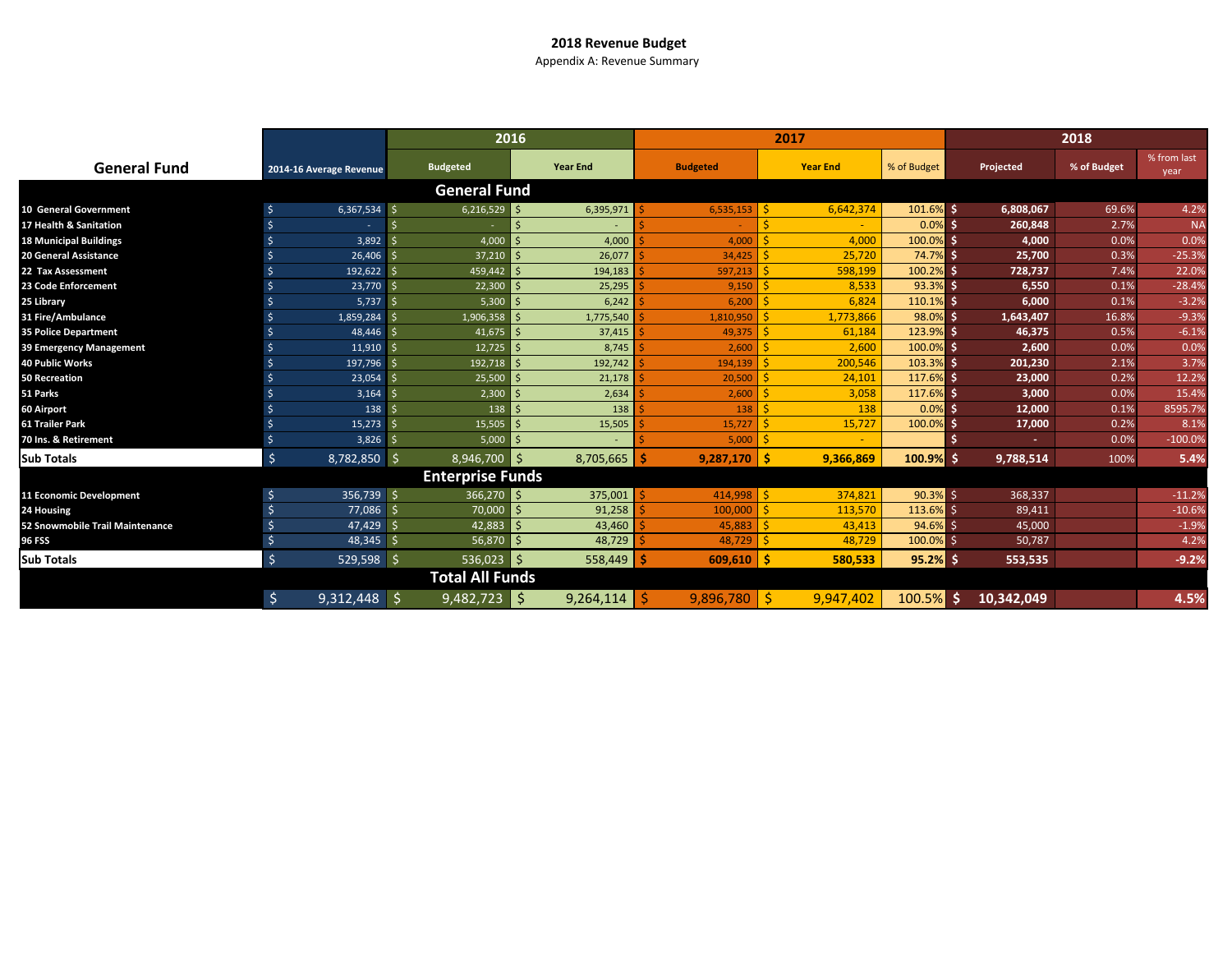Appendix B: Revenue Details

|                                        |                    |                              | \$                  |                 | 2,016                  |           |  |                        | 2017                   | 2018     |            |    |           |                   |
|----------------------------------------|--------------------|------------------------------|---------------------|-----------------|------------------------|-----------|--|------------------------|------------------------|----------|------------|----|-----------|-------------------|
|                                        |                    | <b>3 Year Average Actual</b> |                     |                 |                        |           |  |                        |                        |          |            |    |           | % Difference from |
| Department                             |                    | Revenue (2014-16)            |                     | <b>Estimate</b> | <b>Year End Actual</b> |           |  | <b>Approved Budget</b> | <b>Year End Actual</b> |          | % Received |    | Estimated | last year         |
| <b>10 General Government</b>           |                    |                              |                     |                 |                        |           |  |                        |                        |          |            |    |           |                   |
| 01 - TAX LIEN COSTS COLLECTED          | $\mathsf{S}$       | $18,021$ \$                  |                     | 15,000          | Ŝ.                     | 22,125    |  | 21,000                 | l \$                   | 18,036   | 85.9%      | Ŝ. | 20,000    | $-4.8%$           |
| 02 - DELINQ. TAX INTEREST              | $\dot{\mathsf{S}}$ | $61.936$ \$                  |                     | 50.000          |                        | 67,005    |  | 63,000                 |                        | 62,675   | 99.5%      |    | 61.000    | $-3.2%$           |
| 03 - SUPPLEMENTAL TAX                  | $\dot{\mathsf{S}}$ | $5,357$ \$                   |                     | 2.000           | Ŝ.                     | 11,425    |  | 3,000                  | -Ś.                    | 1,092    | 36.4%      |    | 2,500     | $-16.7%$          |
| 04 - PYMTS IN LIEU OF TAX              | Ŝ                  | $57,639$ \$                  |                     | 62,000          | <sub>S</sub>           | 52,894    |  | 62.000                 | Ŝ.                     | 57,978   | 93.5%      |    | 57,000    | $-8.1%$           |
| 05 - CITY OWNED PROPERTY               | Ŝ                  | $60,252$ \$                  |                     | 25,000          | <sub>S</sub>           | 61,053    |  | 35,000                 | -Ś                     | 49,143   | 140.4%     |    | 35,000    | 0.0%              |
| 06 - EXCISE TAX                        | $\zeta$            | 1,355,536                    | S.                  | 1,400,000       | $\varsigma$            | 1,396,871 |  | 1,428,000              | 1,479,888<br>Š.        |          | 103.6%     |    | 1,445,000 | 1.2%              |
| 07 - BOAT EXCISE TAX                   | $\dot{\mathsf{S}}$ | $4,196$ \$                   |                     | 4,100           | Ŝ.                     | 4,341     |  | 4,200                  | Ŝ.                     | 4,375    | 104.2%     |    | 4,300     | 2.4%              |
| 08 - BOAT REG FEE (LOCAL)              | $\zeta$            | $506$ \$                     |                     | 550             | Ś                      | 415       |  | 550                    |                        | 387      | 70.4%      |    | 350       | $-36.4%$          |
| 09 - SNOWMOBILE REGISTRATION           | $\dot{\mathsf{S}}$ | $597$ \$                     |                     | 570             | Ŝ                      | 641       |  | 570                    | -S                     | 636      | 111.6%     |    | 600       | 5.3%              |
| <b>10 - ATV REGISTRATION LOCAL FEE</b> |                    | $890$ \$                     |                     | 850             | $\varsigma$            | 949       |  | 900                    | -Ś.                    | 885      | 98.3%      |    | 875       | $-2.8%$           |
| 11 - Aircraft Excise                   |                    | 1.434                        | ∣ \$                | 1.471           |                        | 1,471     |  | 1.471                  |                        | 1.471    | 100.0%     |    | 1.471     | 0.0%              |
| 12 - Travel Reimbursement              | $\dot{\mathsf{S}}$ | 1,192                        | - Ś                 | 825             | $\zeta$                | 1,166     |  | 1,500                  | -C                     | 260      | 17.3%      |    | in 19     | $-100.0%$         |
| 15 - MISC. LICENSES                    | $\dot{\mathsf{S}}$ | 1,724                        | Ŝ.                  | 1.400           | Ś                      | 1,855     |  | 1,850                  | S                      | 2,220    | 120.0%     |    | 2,000     | 8.1%              |
| <b>16 - VEHICLE REGISTRATION</b>       | $\zeta$            | $16,403$ \$                  |                     | 16,200          | Ś                      | 16,075    |  | 16,000                 |                        | 15,543   | 97.1%      |    | 15,500    | $-3.1%$           |
| 17 - 60 ACCESS HIGHWAY                 | Ŝ                  | $\sim$                       | $\mathsf{S}$        | ÷               |                        |           |  |                        | Ś.                     | $\sim$   | #DIV/0!    |    | 2,400     |                   |
| 18 - STATE REVENUE SHARING             |                    | 549,842 \$                   |                     | 527,936         |                        | 543,088   |  | 543.088                | 562,985                |          | 103.7%     |    | 561,504   | 3.4%              |
| <b>19 - CONNOR EXCISE FEE</b>          | $\dot{\mathsf{S}}$ | 2,491                        | ۱Ś.                 | 2,750           | <sub>S</sub>           | 2,184     |  | 2,250                  |                        | 1,955    | 86.9%      |    | 2,000     | $-11.1%$          |
| 21 - BIRTH RECORDS                     | $\dot{\mathsf{S}}$ | 8,904                        | ۱Ś.                 | 9.000           | $\varsigma$            | 8,477     |  | 9,000                  | S.                     | 7,629    | 84.8%      |    | 7,000     | $-22.2%$          |
| <b>22 - DEATH RECORDS</b>              | Ŝ.                 | $7.455$   \$                 |                     | 7,800           | $\varsigma$            | 7,889     |  | 7,800                  | Š.                     | 6,728    | 86.3%      |    | 6.000     | $-23.1%$          |
| 23 - MARRIAGE RECORDS                  | $\dot{\mathsf{S}}$ | $3,603$ \$                   |                     | 3.600           | Ŝ.                     | 3,709     |  | 3,600                  | Ŝ.                     | 3,446    | 95.7%      |    | 3,500     | $-2.8%$           |
| 25 - DOG LICENSES                      | $\dot{\mathsf{S}}$ | $6,234$ \$                   |                     | 5,700           | Ŝ                      | 6,296     |  | 6,000                  | Ŝ.                     | 7,452    | 124.2%     |    | 6,500     | 8.3%              |
| 26 - FISHING LICENSES                  |                    | $545$ \$                     |                     | 550             |                        | 510       |  | 550                    | -Ś.                    | 478      | 86.9%      |    | 500       | $-9.1%$           |
| 28 - CABLE TV FRANCHISE                | Ś                  | 76,361                       | l \$                | 86,857          |                        | 88,070    |  | 88.950                 | Š.                     | 93,045   | 104.6%     |    | 88,000    | $-1.1%$           |
| 29 - MISC. INTEREST                    | $\dot{\mathsf{S}}$ | $8,670$ \$                   |                     | 4,500           | Ŝ.                     | 16,614    |  | 12,000                 | -Ś                     | 29,615   | 246.8%     |    | 18,000    | 50.0%             |
| 30 - MISC. INCOME                      | Ŝ.                 | $11,350$ \$                  |                     | 3.200           | Ś                      | 6,503     |  | 6,000                  |                        | 4,685    | 78.1%      | S. | 4.000     | $-33.3%$          |
| <b>32 - PROPERTY TAXES</b>             | $\dot{\mathsf{S}}$ | $3,889,425$ \$               |                     | 3,798,651       |                        | 3,798,457 |  | 3,965,111              | 3,965,111              |          | 100.0%     |    | 4,054,884 | 2.3%              |
| 34 - PROPERTY TAX OVERLAY              |                    | $90,332$ \$                  |                     | 92,853          | $\zeta$                | 92,853    |  | 80.005                 | Ŝ.                     | 80,005   | 100.0%     | Ŝ. | 77,008    | $-3.7%$           |
| 35 - AMB BILLING HOULTON               |                    | $37,414$ \$                  |                     | 32,780          |                        | 42,647    |  | 37.994                 | Ŝ.                     | 43.653   | 114.9%     |    | 39,406    | 3.7%              |
| 36 - AMB BILLING CALAIS                | $\mathsf{S}$       | $29,240$ \$                  |                     | 26,180          | Ŝ.                     | 31,495    |  | 28,996                 | Ŝ.                     | 32,337   | 111.5%     |    | 28,400    | $-2.1%$           |
| 37 - AMB BILLING VAN BUREN             | $\dot{\mathsf{S}}$ | $10,002$ \$                  |                     | $\sim$          | $\zeta$                |           |  | $\blacksquare$         | ς.                     | $\sim$   | #DIV/0!    |    | $\sim$    | #DIV/0!           |
| 38 - AMB BILLING ISLAND FALLS          | $\dot{\mathsf{S}}$ | $2,589$ \$                   |                     | 1.410           |                        | 2,046     |  | 2,000                  |                        | 1,599    | 79.9%      |    | 2,100     | 5.0%              |
| 39 - AMB BILLING PATTEN                | $\dot{\mathsf{S}}$ | $6,742$ \$                   |                     | 5,500           | Ŝ.                     | 9,588     |  | 8,000                  | Ŝ.                     | 8,122    | 101.5%     | S. | 8,000     | 0.0%              |
| 40 - HOUSING P/Y RECONCILIATION        |                    | $\sim 10$                    | 5                   | $\sim$          | Ŝ.                     | $\sim$    |  | <b>Security</b>        | Ŝ.                     | $\sim$   | #DIV/0!    |    | 10,589    | #DIV/0!           |
| 41 - CDC REVOLOVING LOAN INT           |                    | #DIV/0!                      | $\ddot{\mathsf{s}}$ | $\sim$          | Ŝ.                     | $\sim$    |  |                        | Ŝ.                     | $\sim$   | #DIV/0!    |    | realists. | #DIV/0!           |
| 42 - CDC LOAN IRP INTEREST             | Ŝ.                 | 1,783                        | $\mathsf{S}$        | $\sim$          | Ś                      | 1,672     |  | 1,558                  |                        | 1,558    | 100.0%     |    | 1,445     | $-7.3%$           |
| 43 - DISPOSAL OF SURPLUS               | $\dot{\mathsf{S}}$ | У.                           | $\mathsf{S}$        | $\omega$        | $\mathsf{\hat{S}}$     | $\sim$    |  | $\sim$                 | Ŝ.                     | $\omega$ | #DIV/0!    |    | 5,000     | #DIV/0!           |
| 44 - RSU PAYMENT                       |                    |                              |                     |                 |                        |           |  |                        |                        |          |            |    |           | #DIV/0!           |
| 47 - HUNTING LICENSES                  | Ś                  | 908 <sup>5</sup>             |                     | 1,000           |                        | 838       |  | 850                    |                        | 737      | 86.7%      |    | 700       | $-17.6%$          |
| 51 - Contracted Fees Elections         |                    | $2,841$ \$                   |                     | 2,360           | $\zeta$                | 2,785     |  | 2,360                  | -Ś.                    | 4,941    | 209.4%     | -S | 2,360     | 0.0%              |
| 52 - Investment Interest               |                    | $61,058$ \$                  |                     | 90.000          |                        | 91,965    |  | 90.000                 | -Ś.                    | 91.705   | 101.9%     |    | 91.000    | 1.1%              |
| 53 - Transfer In                       |                    |                              |                     |                 |                        |           |  |                        |                        |          | #DIV/0!    |    |           | #DIV/0!           |
| Totals                                 | Ŝ.                 | $6,367,534$ \$               |                     | 6,282,593       | <b>S</b>               | 6,395,971 |  | 6.535.153              | 6,642,374<br>۱s        |          | 101.6%     | Ŝ. | 6,808,067 | 4.2%              |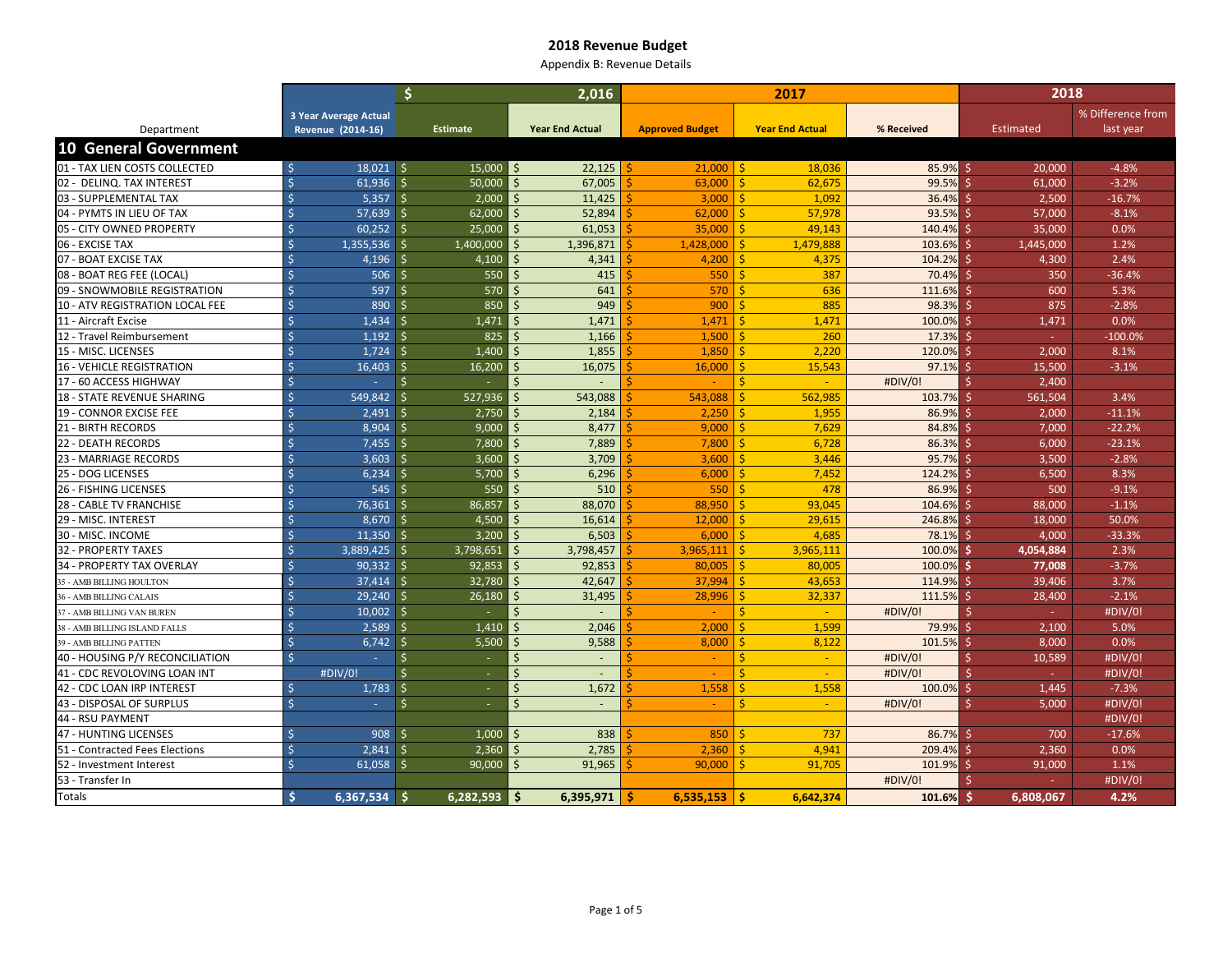Appendix B: Revenue Details

|                                                     |                              |                    | \$<br>2,016         |                                 |                                                                 |        |                                 | 2017    |                        | 2018           |          |                  |                   |
|-----------------------------------------------------|------------------------------|--------------------|---------------------|---------------------------------|-----------------------------------------------------------------|--------|---------------------------------|---------|------------------------|----------------|----------|------------------|-------------------|
|                                                     | <b>3 Year Average Actual</b> |                    |                     |                                 |                                                                 |        |                                 |         |                        |                |          |                  | % Difference from |
| Department                                          |                              | Revenue (2014-16)  |                     | <b>Estimate</b>                 | <b>Year End Actual</b>                                          |        | <b>Approved Budget</b>          |         | <b>Year End Actual</b> | % Received     |          | Estimated        | last year         |
| <b>11 Economic Development</b>                      |                              |                    |                     |                                 |                                                                 |        |                                 |         |                        |                |          |                  |                   |
| 01 - TIF Funds                                      | $\ddot{\varsigma}$           | 356,739            | $\ddot{\mathsf{S}}$ | 363,353                         | $\mathsf{S}$<br>375,001                                         | Ś      | 414,998                         | -Ś      | 374,821                | 90.3%          |          | 368,337          | $-11.2%$          |
| Totals                                              | $\mathsf{\hat{S}}$           | 356,739 \$         |                     | 363,353                         | $\mathsf{S}$<br>375,001                                         | Ŝ      | 414,998                         | ١ś      | 374,821                | 90.3%          |          | 368,337          | $-11.2%$          |
|                                                     |                              |                    |                     |                                 |                                                                 |        |                                 |         |                        |                |          |                  |                   |
| 17 Health and Sanitation                            |                              |                    |                     |                                 |                                                                 |        |                                 |         |                        |                |          |                  |                   |
| 01 - Tri-Community Dividens                         | $\ddot{\varsigma}$           | $\sim$             | \$                  |                                 | $\boldsymbol{\zeta}$                                            | Ś      |                                 | \$      |                        | 0.0%           | <b>S</b> | 260,848          |                   |
| Totals                                              | $\mathsf{\hat{S}}$           |                    | $\frac{1}{2}$       |                                 | Ś                                                               | ¢,     |                                 | Ŝ       |                        | 0.0%           |          | 260,848          |                   |
|                                                     |                              |                    |                     |                                 |                                                                 |        |                                 |         |                        |                |          |                  |                   |
| <b>18 Municipal Buildings</b>                       |                              |                    |                     |                                 |                                                                 |        |                                 |         |                        |                |          |                  |                   |
| 01 EOC Rentals                                      | Ś                            | $3,892$ \$         |                     | $4,000$ \$                      | 4,000                                                           | S      | $4,000$   \$                    |         | 4,000                  | $100.0\%$ \$   |          | 4,000            | 0.0%              |
| Totals                                              | $\dot{\mathsf{s}}$           | $3,892$ \$         |                     |                                 | \$<br>4,000                                                     | s      | 4,000                           | -Ŝ      | 4,000                  | $100.0\%$ \$   |          | 4,000            | 0.0%              |
| <b>20 General Assistance</b>                        |                              |                    |                     |                                 |                                                                 |        |                                 |         |                        |                |          |                  |                   |
|                                                     |                              | $5,077$ \$         |                     |                                 | 5,095                                                           |        |                                 |         |                        | $100.0\%$ \$   |          |                  |                   |
| 01 - Connor Administration Fees                     | Ś                            | $\sqrt{21,329}$ \$ |                     | $5,095$ $\frac{1}{5}$<br>20,982 | Ŝ.<br>20,982                                                    | S<br>Ŝ | $4,800$   \$<br>29,625          | Ŝ.      | 4,800<br>20,920        | 70.6% \$       |          | 4,800            | 0.0%<br>$-29.5%$  |
| 02-State Reimbursement<br>Totals                    | Ŝ.                           | $26,406$ \$        |                     | 26,077                          | Ś.<br>26,077                                                    | Ŝ      | 34.425                          | Ŝ       | 25,720                 | $74.7%$ \$     |          | 20,900<br>25,700 | $-25.3%$          |
|                                                     |                              |                    |                     |                                 |                                                                 |        |                                 |         |                        |                |          |                  |                   |
| <b>22 Tax Assessment</b>                            |                              |                    |                     |                                 |                                                                 |        |                                 |         |                        |                |          |                  |                   |
| 01 - TREE GROWTH REIMBURSEMENT                      | \$                           | $2,745$ \$         |                     | $2,500$ \$                      | 3,236                                                           | Ŝ      | $3,000$   \$                    |         | 3,286                  | $109.5%$ \$    |          | 3,200            | 6.7%              |
| 02 - VETERANS EXEMPTION REIMB                       | Ś                            | $11,061$ \$        |                     | 12,000                          | $\mathsf{\dot{S}}$<br>11,029                                    |        | 11,000                          |         | 10,521                 | 95.6%          | Ŝ.       | 11,000           | 0.0%              |
| 04 - HOMESTEAD EXEMPTION REIMB                      |                              | 281,686 \$         |                     | 362.101                         | $\mathsf{\dot{S}}$<br>363,228                                   |        | 484.048                         | Ś.      | 484,048                | 100.0%         | $\leq$   | 612.221          | 26.5%             |
| 05 - BETE REIMBURSEMENT                             |                              | $67,787$ \$        |                     | 82,742                          | \$<br>82,850                                                    |        | 99,164                          |         | 99,294                 | 100.1%         | -S       | 101,315          | 2.2%              |
| 06 - Printing Fees                                  |                              | $1,240$ \$         |                     | 100                             | Ŝ.<br>1,182                                                     |        | $\mathbf{1}$                    | Ŝ.      | 1,050                  | 105000.0% \$   |          | 1,000            | 99900.0%          |
| Totals                                              | Ŝ                            | 364,520 \$         |                     | 459.443                         | 461,524<br>Ŝ                                                    | ¢,     | 597.213                         | -Ś      | 598.199                | 100.2%         | .Ŝ       | 728,737          | 22.0%             |
| <b>23 Code Enforcement</b>                          |                              |                    |                     |                                 |                                                                 |        |                                 |         |                        |                |          |                  |                   |
|                                                     |                              |                    |                     |                                 |                                                                 |        |                                 |         |                        |                |          |                  |                   |
| 01 - ELECTRICAL PERMITS                             | $\zeta$<br>Ś                 | $920$ \$           |                     |                                 | Ŝ.<br>$\overline{a}$<br>$\mathsf{\dot{S}}$                      | Š.     |                                 | Ŝ.<br>Ś | $\sim$                 | $0.0\%$ \$     |          |                  |                   |
| 02 - BUILDING PERMITS LOCAL FEE                     |                              | 14,999             | Ŝ.                  | 16,000                          | 16,156<br>$\zeta$                                               |        | 2,300                           | Ś       | 2,600                  | 113.0%         | $\zeta$  | 2,300            | 0.0%              |
| 03 - PLUMBING PERMITS LOCAL FEE                     |                              | $3,576$ \$         | Ŝ.                  | 3,000                           | 4,200<br>$\zeta$                                                |        | 3,000                           |         | 3,208                  | 106.9%         | S,       | 3,000            | 0.0%              |
| 07 - SITE DESIGN REVIEW APP FEES                    |                              | 780<br>133         | -Ś                  | 500<br>100                      | 860<br>ς<br>100                                                 |        | 450<br>$\overline{\phantom{0}}$ |         | 900<br>$\Delta \phi$   | 200.0%<br>0.0% | -S       | 800              | 77.8%             |
| 10 - DEMO PERMIT FEES                               |                              | 373                | Ś.                  | 150                             | Ś<br>500                                                        |        | 200                             |         | 650                    | 325.0%         | $\zeta$  |                  |                   |
| <b>11 - SIGN PERMITS</b><br>12 - SUBDIVISION REVIEW |                              | 45                 | Ś                   | $\sim$                          | Ś<br>$\sim$                                                     |        | $\sim$                          | Ś       | 180                    | 0.0%           | Š.       | 300<br>150       | 50.0%             |
|                                                     |                              | 4,082              | Ś                   | $\sim$                          | Ś                                                               |        |                                 |         |                        | 0.0%           | Š.       |                  |                   |
| 13 - MISCELLANEOUS INCOME<br>14 - Heating Permits   | $\zeta$                      | 180                | -Ś                  | 200                             | $\overline{\phantom{a}}$<br>$\zeta$<br>$\overline{\phantom{0}}$ |        | $\overline{\phantom{0}}$        | Ś.      | $\sim$<br>$\sim$       | 0.0%           | S.       | $\sim$<br>х.     |                   |
| 15 - LDA Inspection Service                         |                              | 225                | Ŝ.                  |                                 | $\zeta$                                                         |        |                                 | Ŕ       | $\sim$                 | 0.0%           | Š.       | $\sim$           |                   |
| 16 - Woodland Services                              | Ś                            | $2,821$ \$         |                     | 2,350                           | 3,479                                                           |        | 3,200                           |         | 995                    | 31.1%          |          | ч.               | $-100.0%$         |
| Totals                                              | Ś                            | $23,770$ \$        |                     | 22,300                          | 25,295<br>Ŝ                                                     |        | 9,150                           |         | 8,533                  | 93.3%          |          | 6,550            | $-28.4%$          |
|                                                     |                              |                    |                     |                                 |                                                                 |        |                                 |         |                        |                |          |                  |                   |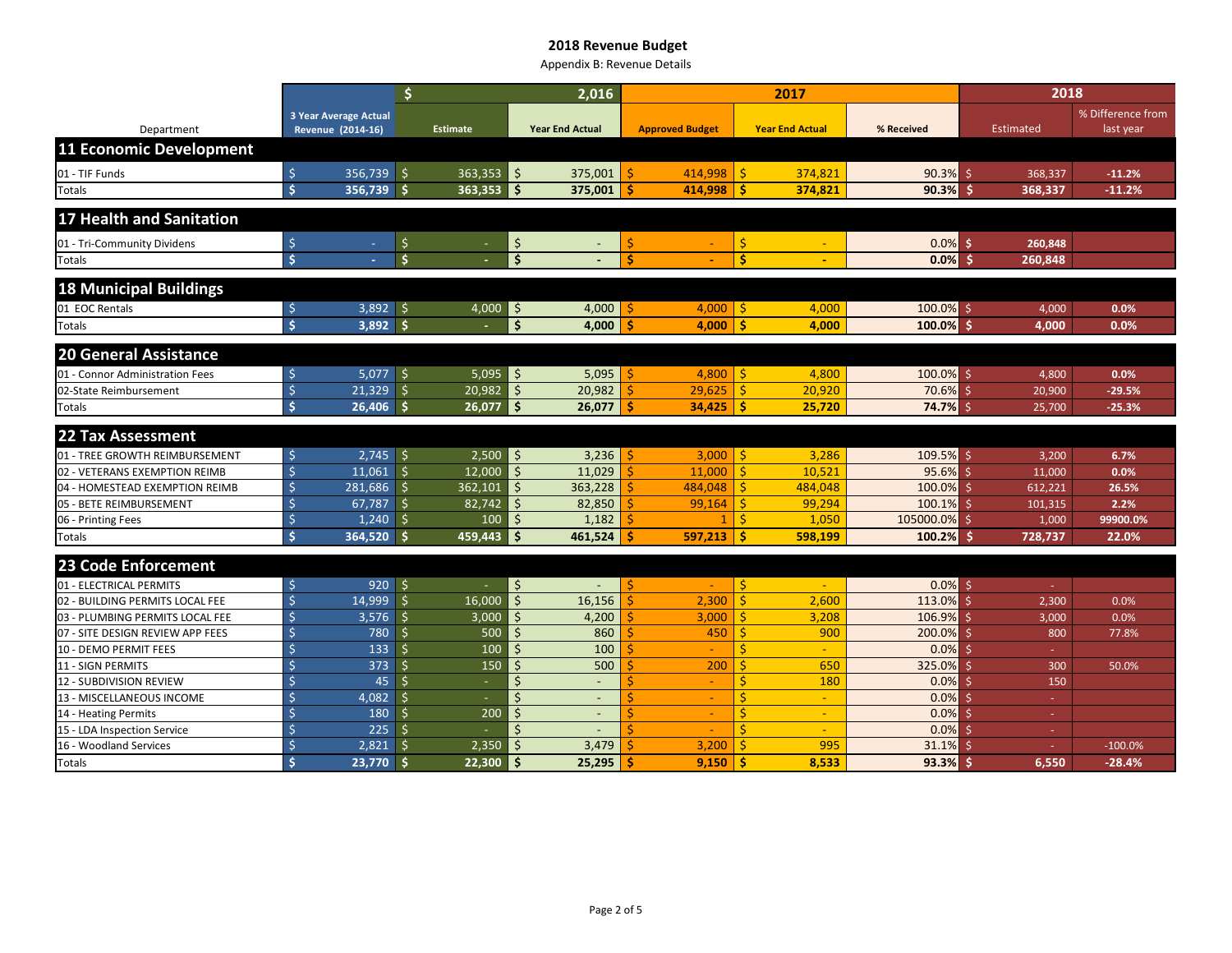Appendix B: Revenue Details

|                                              |                                       |              |                     | 2,016                  |                        | 2017                   |                  | 2018                |                    |  |  |
|----------------------------------------------|---------------------------------------|--------------|---------------------|------------------------|------------------------|------------------------|------------------|---------------------|--------------------|--|--|
|                                              | <b>3 Year Average Actual</b>          |              |                     |                        |                        |                        |                  |                     | % Difference from  |  |  |
| Department                                   | Revenue (2014-16)                     |              | <b>Estimate</b>     | <b>Year End Actual</b> | <b>Approved Budget</b> | <b>Year End Actual</b> | % Received       | Estimated           | last year          |  |  |
| 24 Housing                                   |                                       |              |                     |                        |                        |                        |                  |                     |                    |  |  |
| 01 - Section 8 Administration                | $\dot{\mathsf{S}}$<br>77.086 \$       |              | 70,000              | 91,258<br>Ŝ.           | 100,000                | Is.<br>113.570         | $113.6\%$ \$     | 70.000              | $-30.0%$           |  |  |
| 02 - Expense Reimbursement                   |                                       |              |                     |                        |                        |                        |                  | 19,411              | #DIV/0!            |  |  |
| Totals                                       | Ŝ.<br>77,086 \$                       |              | 70.000 S            | 91,258                 | 100,000                | 113,570<br>Ŝ.          | 113.6%           | -Ś<br>89,411        | $-10.6%$           |  |  |
|                                              |                                       |              |                     |                        |                        |                        |                  |                     |                    |  |  |
| 25 Caribou Public Library                    |                                       |              |                     |                        |                        |                        |                  |                     |                    |  |  |
| 01 Miscellaneous Income                      | $\zeta$<br>$3,617$ \$                 |              | 3.000               | 4,197<br>Ŝ.            | 4.000                  | I\$<br>4.766           | $119.2%$ \$      | 4,500               | 12.5%              |  |  |
| 02 Non-Resident Fees                         | Ś<br>$1,837$ \$                       |              | 1,800               | Ś<br>1,595             | 1,700                  | 2,058<br>Ś             | 121.0%           | 1,500               | $-11.8%$           |  |  |
| 03 Passport Services                         | Ś<br>425                              | -\$          | 500                 | $\zeta$<br>450         | 500                    | Ŝ.<br>$\sim$           | 0.0%             | -S                  | $-100.0%$          |  |  |
| Totals                                       | Ś<br>5,737                            | .\$          | 5,300               | Ŝ<br>6,242             | 6,200                  | 6,824<br>s             | 110.1%           | 6,000               | $-3.2%$            |  |  |
| 31 Fire and Ambulance                        |                                       |              |                     |                        |                        |                        |                  |                     |                    |  |  |
|                                              |                                       |              |                     |                        |                        |                        |                  |                     |                    |  |  |
| 01 - MAINECARE                               | 376,269 \$<br>Ŝ.                      |              | 370,965             | 355,435<br>Ś           | $374,715$ \$           | 400,126                | 106.8% \$        | 408,405             | 9.0%               |  |  |
| 02 - MAINECARE AIR AMBULANCE                 | $\mathsf{\dot{S}}$<br>$35,788$ \$     |              | 36.300              | 31,006                 | 36.056                 | 33.918<br>-Ś           | 94.1%            | Ŝ.                  | $-100.0%$          |  |  |
| 03 - MaineCare Contractual Allowance         | Ŝ<br>$(197,691)$ \$                   |              | (203, 633)          | (180, 206)             | (137.622)              | (171, 741)<br>l \$     | 124.8%           | (101, 825)<br>Š.    | $-26.0%$           |  |  |
| 04 - MEDICARE                                | Ś<br>$695,127$ \$                     |              | 740,000             | 638,142                | 649,352                | 659,333<br><b>S</b>    | 101.5%           | -Ś<br>746,151       | 14.9%              |  |  |
| 05 - MEDICARE AIR AMBULANCE                  | Ś<br>259,436 \$                       |              | 235,000             | 261,188                | 240,585                | 202,806                | 84.3%            |                     | $-100.0%$          |  |  |
| 06 - MediCare Contractual Allowance          | Ś<br>(297,396) \$                     |              | (292, 500)          | (291, 664)             | (200, 175)             | (306, 665)             | 153.2%           | (153, 077)          | $-23.5%$           |  |  |
| 07 - PRIVATE INSURANCE                       | Ś<br>410,952 \$<br>$\dot{\mathsf{S}}$ |              | 415,000             | 399,317                | 378,528                | 433,959                | 114.6%           | 425,184             | 12.3%              |  |  |
| 08 - PRIVATE INS AIR AMBULANCE               | 124,587 \$<br>Ś<br>$(6,040)$ \$       |              | 145,000<br>(6, 384) | 118,992<br>(4, 215)    | 117,077                | 106,246<br>\$          | 90.7%<br>263.9%  |                     | $-100.0%$<br>55.3% |  |  |
| 09 - Contractual Allowance - Private         | Ś<br>$150,311$ \$                     |              | 135,000             | 147,620                | (4,635)<br>142,092     | (12, 233)              |                  | (7, 198)            | 12.8%              |  |  |
| 10 - SELF PAY<br>11 - SELF PAY AIR AMBULANCE | Ś<br>$70,150$ \$                      |              | 46,000              | 96,350                 | 44,468                 | 207,613<br>63,230      | 146.1%<br>142.2% | 160,212<br>Š.<br>ч. | $-100.0%$          |  |  |
| 12 - Dis Contract - Self Pay                 | Ś<br>$(4,010)$ \$                     |              | (5, 919)            | (1, 351)               | (3,560)                | (3,659)                | 102.8%           | (2,000)<br>S.       | $-43.8%$           |  |  |
| 13 - VA Air                                  | Ś<br>$56.031$ \$                      |              |                     |                        |                        | a.                     | 0.0%             | Ś<br>$\sim$         |                    |  |  |
| 14 - VA Land                                 | Ś<br>$50.477$ \$                      |              | 46,000              | 33,787                 |                        | a.                     | 0.0%             |                     |                    |  |  |
| 15 - Contractual Allow - VA                  | Ś<br>$(2,917)$ \$                     |              | (1, 495)            | (3, 235)               |                        | (6,966)                | 0.0%             | (3,500)             |                    |  |  |
| 16 - Contractual Allow - Other               | Ś<br>$(1,421)$ \$                     |              | (1,500)             | (1,950)<br>Ŝ           | $\sim$                 | Ś<br>(179)             | 0.0%             | (1,200)             |                    |  |  |
| 20 - CARIBOU PER CAPITA FEE                  | Ś<br>×.                               | \$           |                     |                        |                        | \$.<br>$\sim$          | 0.0%             |                     |                    |  |  |
| 21 - WOODLAND PER CAPITA FEE                 | Ś<br>13.646 \$                        |              | 13.950              | 13.950                 | 13.950                 | 13.950<br>¢            | 100.0%           | 13.950              | 0.0%               |  |  |
| 22 - NEW SWEDEN PER CAPITA FEE               | Ŝ<br>$6,773$ \$                       |              | 6.923               | 6,923                  | 6.923                  | 6,923<br>Š.            | 100.0%           | 6,923<br>-Ś         | 0.0%               |  |  |
| 23 - WESTMANLAND PER CAPITA FEE              | Ś<br>698 \$                           |              | 713                 | 713                    | 713                    | 713                    | 100.0%           | 713<br>-Ś           | 0.0%               |  |  |
| 24 - STOCKHOLM PER CAPITA FEE                | Ś<br>$2,846$ \$                       |              | 2,909               | 2,909                  | 2.909                  | 2,909<br>Š.            | 100.0%           | 2,909<br>-Ś         | 0.0%               |  |  |
| 25 - CONNOR PER CAPITA FEE                   | Ś<br>$5,137$ \$                       |              | 5.244               | 5,244                  | 5.244                  | 5,244                  | 100.0%           | 5,244               | 0.0%               |  |  |
| 26 - PERHAM PER CAPITA FEE                   | Ś<br>4,343                            | $\sqrt{5}$   | 4,343               | 4,439                  | 4,439                  | 4,439                  | 100.0%           | 4,439               | 0.0%               |  |  |
| 27 - MADAWASKA LAKE PER CAPITA               | $\zeta$<br>1.238                      | $\mathsf{S}$ | 1.265               | 1.265                  | 1.265                  | 1.265                  | 100.0%           | 1.265               | 0.0%               |  |  |
| 28 - LORING DEV PER CAPITA FEE               | Ś<br>÷                                | Ŝ.           | $\sim$              | \$                     | $\sim$                 | Ś<br>$\sim$            | 0.0%             | ч.                  |                    |  |  |
| 35 - MISC. INTEREST                          | Ś<br>229                              | Ŝ            | 100                 | 135                    |                        | 871                    | 0.0%             | 100                 |                    |  |  |
| 36 - RECOVERY OF BAD DEBT                    | Ś<br>6,301                            | Ŝ.           | 10,000              | 3,034                  | 8,500                  | 512                    | 6.0%             | 5,000               | $-41.2%$           |  |  |
| 37 - Ambulance Insurance Reports             | $\zeta$<br>189                        | Ŝ.           | 100                 | 128                    | 100                    | 260                    | 259.9%           | 200<br>S.           | 100.0%             |  |  |
| 50 - FIRE PROTECTION CONNOR                  | Ś<br>26,754                           | <b>S</b>     | 27,373              | 27,373                 | 28,194                 | 28,194                 | 100.0%           | 28,508<br>ς         | 1.1%               |  |  |
| 51 - FIRE PROTECTION NEW SWEDEN              | $32,663$ \$<br>Ś                      |              | 33,418              | 33,418                 | 34,421                 | 34,421                 | 100.0%           | 34,764<br>Š.        | 1.0%               |  |  |
| 52 - FIRE PROTECTION WESTMANLAND             | Ŝ.<br>$10.480$ \$                     |              | 10,722              | 10,722                 |                        |                        | 0.0%             |                     |                    |  |  |
| 53 - FIRE PROTECTION WOODLAND                | Ś<br>$59,224$ \$                      |              | 60,593              | 60,593<br>Ś            | 62,411                 | 62,411                 | 100.0%           | Ŝ<br>63,041         | 1.0%               |  |  |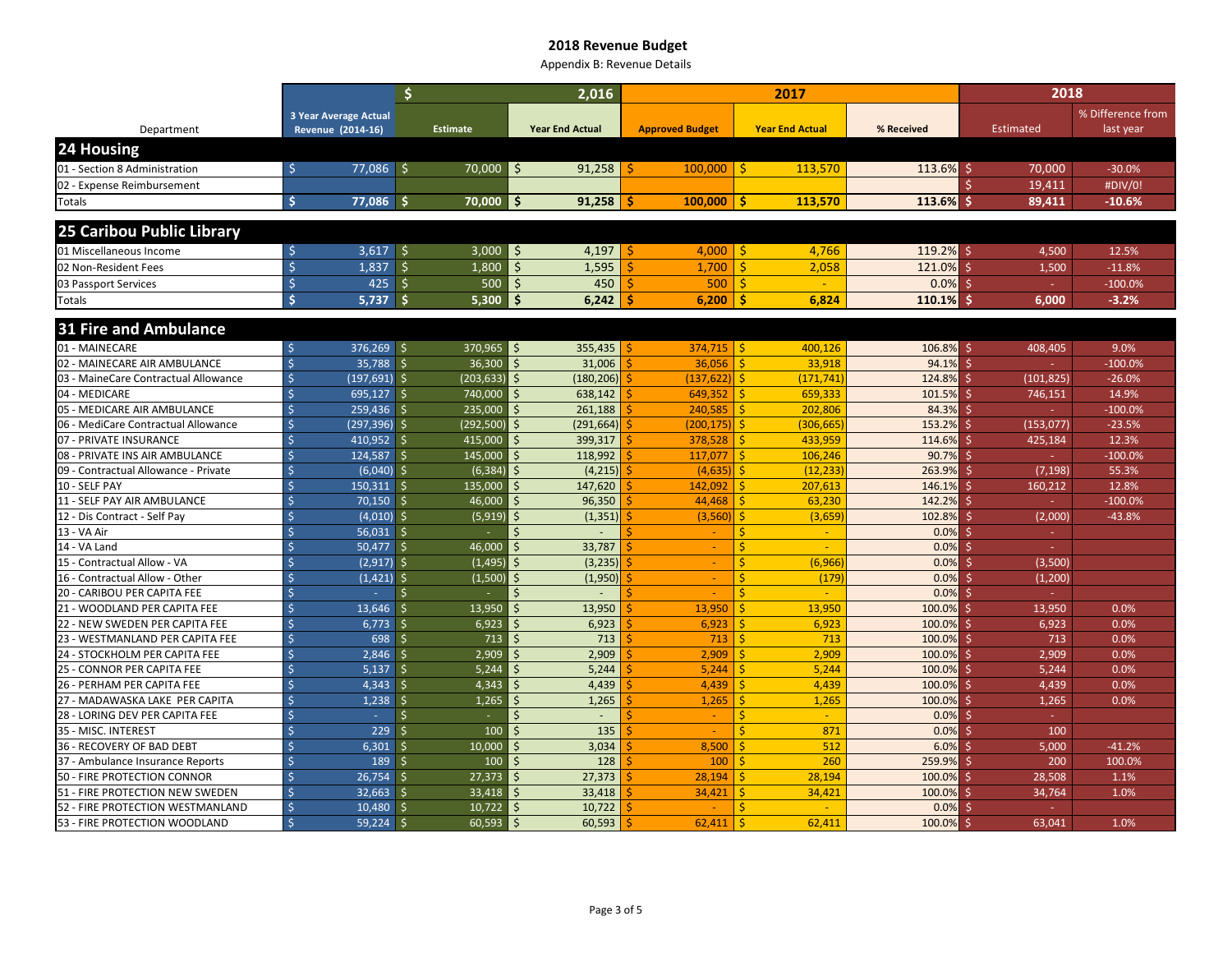Appendix B: Revenue Details

|                                      |                                                                                                         | \$                           | 2.016                                        |                          | 2017                   |              | 2018             |                   |
|--------------------------------------|---------------------------------------------------------------------------------------------------------|------------------------------|----------------------------------------------|--------------------------|------------------------|--------------|------------------|-------------------|
|                                      | <b>3 Year Average Actual</b>                                                                            |                              |                                              |                          |                        |              |                  | % Difference from |
| Department                           | Revenue (2014-16)                                                                                       | <b>Estimate</b>              | <b>Year End Actual</b>                       | <b>Approved Budget</b>   | <b>Year End Actual</b> | % Received   | <b>Estimated</b> | last year         |
| 31 Fire and Ambulance (Continued)    |                                                                                                         |                              |                                              |                          |                        |              |                  |                   |
| 54 - T16 R4                          | $\zeta$<br>$\Delta \phi$                                                                                | ∣ \$<br>$\sim$               | $\zeta$<br>$\sim$                            |                          | Ś.<br>a.               | $0.0\%$ \$   | $\sim$           |                   |
| 60 - Fire Insurance Reports          | Ŝ.<br>128                                                                                               | l \$<br>$\omega$             | $\mathsf{\dot{S}}$<br>128                    | $\sim$                   | Ś.<br>238              | 0.0%         | Ŝ.<br>ra l       |                   |
| 61 - Fire Insurance Recovery         | $\dot{\mathsf{S}}$<br>$\omega$                                                                          | \$<br>$\sim$                 | $\mathsf{\dot{S}}$<br>÷.                     |                          | Ŝ.<br>na.              | 0.0%         | Ŝ.<br>n an       |                   |
| 62 - Fire Permits                    | $\dot{\mathsf{S}}$<br>5,287                                                                             | \$<br>5,000                  | 5,348<br>$\varsigma$                         | 5,000                    | Ŝ.<br>5,728            | 114.6%       | Ŝ.<br>5,200      |                   |
| 63 - Misc Income                     | Ŝ.<br>3,403                                                                                             | S.<br>$\sim$                 | Ś                                            |                          | Ŝ.<br>÷.               | 0.0%         | Ŝ.<br>ч.         |                   |
| <b>Totals</b>                        | $\mathsf{S}$<br>1,859,284                                                                               | 1.840.487<br>Ŝ               | Ś.<br>1,775,540                              | 1,810,950                | Ŝ.<br>1,773,866        | 98.0%        | 1,643,407<br>♦   | $-9.3%$           |
|                                      |                                                                                                         |                              |                                              |                          |                        |              |                  |                   |
| 35 Police                            |                                                                                                         |                              |                                              |                          |                        |              |                  |                   |
| 01 - MISC. FEES INSURANCE REPORTS    | $1,495$ \$<br>Ŝ.                                                                                        |                              | $1.500$ $\overline{\phantom{a}}$ \$<br>1,422 | $1,500$   \$             | 1,678                  | $111.9%$ \$  | 1,500            | 0.0%              |
| 02 - POLICE DISPATCHING              | Ŝ.<br>$2.000$ \$                                                                                        | 500                          | 500<br>$\zeta$                               | 500                      | 1.335<br>Š.            | 267.0%       | 1.000            | 100.0%            |
| 03 - FINGERPRINTING FEES             | $\dot{\mathsf{S}}$<br>$64 \overline{\smash{\big)}\smash{\big)}\smash{\big\{\big\}}\smash{\big\{\big\}}$ |                              | 50<br>57<br>$\dot{\mathsf{S}}$               | 50                       | 51<br>Ŝ.               | 102.0%       | 50<br>-Ś         | 0.0%              |
| 04 - CONCEALED WEAPON PERMITS        | $\dot{\mathsf{S}}$<br>802 \$                                                                            | 800                          | 370<br>Ś                                     | 600                      | 460<br>Ŝ.              | 76.7%        | 375<br>Ŝ         | $-37.5%$          |
| 05 - COPS GRANT REIMBURSEMENT        | $\dot{\mathsf{S}}$<br>$\sim$                                                                            | Ŝ.<br>$\sim$                 | Ś<br>÷                                       | $\sim$                   | Ŝ.<br>$\sim$           | 0.0%         | ♦<br>$\sim$      | #DIV/0!           |
| 06 - Prisoner Boarding Reimbursement | $\dot{\mathsf{S}}$<br>11,956                                                                            | 12,000<br>l \$               | 7,376                                        | 11,000                   | 10,320<br>Ś            | 93.8%        | 10,500<br>Š.     | $-4.5%$           |
| 07 - Dog Violation                   | $\dot{\mathsf{S}}$<br>437                                                                               | Ŝ.<br>400                    | 462<br>Ś                                     | 400                      | 766<br>Ś               | 191.5%       | Ś<br>500         | 25.0%             |
| 08 - Prisoner Meals                  | $\dot{\mathsf{S}}$<br>4,858                                                                             | Ŝ.<br>5.000                  | 3,760                                        | 5,000                    | 6,136                  | 122.7%       | B<br>4,750       | $-5.0%$           |
| 09 - Court Reimbursement             | $\dot{\mathsf{S}}$<br>2,581                                                                             | Ŝ.<br>2,500                  | 1,273                                        | 2,500                    | 1,791                  | 71.6%        | $\zeta$<br>2,000 | $-20.0%$          |
| 10 - Lamination Fees                 | $\dot{\mathsf{S}}$<br>$312$ \$                                                                          | 300                          | 253                                          | 200                      | 245                    | 122.5%       | $\zeta$<br>200   | 0.0%              |
| 11 - Misc Fees                       | Ŝ.<br>540                                                                                               | 425<br><b>S</b>              | 645<br>$\zeta$                               | 425                      | 435<br>ς.              | 102.4%       | Ŝ.<br>500        | 17.6%             |
| 12 - False Alarm Fees                | $250$ \$<br>Ŝ.                                                                                          | 100                          |                                              | 100                      | ς.<br>$\omega$         | 0.0%         | Ŝ.<br>$\sim$     | $-100.0%$         |
| 13 - Fines                           | Ŝ.<br>270                                                                                               | 100<br>$\dot{\mathsf{s}}$    | 25<br>\$                                     | 100                      | K,<br>$\omega$         | 0.0%         | Ŝ.<br>ч.         | $-100.0%$         |
| 14 - Salary Reimbursement            | $24,474$ \$<br>Ŝ.                                                                                       | 18,000                       | 21,272                                       | 22,000                   | 34,518                 | 156.9%       | 22,000<br>Š.     | 0.0%              |
| 15 - Contract Inc                    | $\dot{\mathsf{S}}$<br>15,619                                                                            | $\dot{\mathsf{s}}$<br>$\sim$ | $\varsigma$                                  | 5,000                    | 3,450<br>Š.            | 69.0%        | -Ś.<br>3,000     | $-40.0%$          |
| Totals                               | $\dot{\mathsf{s}}$<br>49,866 \$                                                                         | 41,675                       | Ś<br>37,415                                  | 49,375                   | 61.184                 | 123.9%       | 46,375<br>Ŝ.     | $-6.1%$           |
|                                      |                                                                                                         |                              |                                              |                          |                        |              |                  |                   |
| <b>39 Emergency Management</b>       |                                                                                                         |                              |                                              |                          |                        |              |                  |                   |
| 01-Fees Woodland                     | $\zeta$<br>$200 \, \text{S}$                                                                            | $\sim$                       | 200<br>Ś                                     | 200<br>S.                | Ŝ.<br>200              | $100.0\%$ \$ | 200              | 0.0%              |
| 02 - Fees New Sweden                 | Ś<br>200                                                                                                | Ŝ.<br>$\sim$                 | \$<br>200                                    | 200                      | 200                    | 100.0%       | \$<br>200        | 0.0%              |
| 03 - Fees Westmandland               | Ś<br>200                                                                                                | Ŝ.<br>$\sim$                 | 200<br>Ś                                     | 200                      | 200                    | 100.0%       | Ś<br>200         | 0.0%              |
| 04 - Fees Perham                     | Ŝ.<br>300                                                                                               | Ŝ.<br>$\omega_{\rm c}$       | $\mathsf{S}$<br>200                          | 200                      | 200                    | 100.0%       | \$<br>200        | 0.0%              |
| 05 - State EOC Reimbursment          | $\dot{\mathsf{S}}$<br>10.717                                                                            | <b>S</b><br>$\sim$           | 6,145                                        |                          | ÷.                     | 0.0%         | Ś.<br>÷.         | #DIV/0!           |
| 06 - Tower Rent                      | $\dot{\mathsf{S}}$<br>1,875                                                                             | l \$<br>$\pm$                | Ś<br>1,800                                   | 1,800                    | 1,800                  | 100.0%       | 1,800            | 0.0%              |
| Totals                               | Ŝ.<br>$13,492$ \$                                                                                       | $\sim$                       | \$<br>8,745                                  | 2,600                    | Ś.<br>2,600            | $100.0\%$ \$ | 2,600            | 0.0%              |
| <b>40 Public Works</b>               |                                                                                                         |                              |                                              |                          |                        |              |                  |                   |
| 01 - URIP/LRAP                       | 135,072 \$<br>Ŝ.                                                                                        | 135,872                      | $\mathsf{\hat{S}}$<br>135,600                | 135,872                  | 142,260<br>I \$        | 104.7% \$    | 142,000          | 4.5%              |
| 03 - Salary Reimbursement            | $\dot{\mathsf{S}}$<br>$350$ \$                                                                          | $\sim$                       | \$                                           |                          | 19<br>Ś.               | #DIV/0!      | \$<br>realists.  | #DIV/0!           |
| 04 - Equipment Rental                | Ś<br>$1,006$ \$                                                                                         | $\sim$                       | Ś<br>$\sim$                                  | $\sim$                   | Ŝ<br>$\sim$            | 0.0%         | $\sim$           | 0.0%              |
| 05 - FEMA Reimbursement              | $\dot{\mathsf{S}}$<br>÷.                                                                                | \$<br>$\sim$                 |                                              |                          | Ś                      | $0.0\%$ \$   | $\sim$           | 0.0%              |
| 07 - Connor Contract                 | $\zeta$<br>56,334                                                                                       | \$<br>56,846                 | 56,846                                       | 58,267                   | 58,267                 | 100.0%       | 59,230           | 1.7%              |
| 08 - Presque Isle Contract           | $\zeta$<br>4,675                                                                                        | l \$<br>$\sim$               | Ś<br>٠                                       | $\overline{\phantom{a}}$ | ÷.                     | 0.0%         | ÷.               | 0.0%              |
| 09 - School Dept Snow Plowing        | $\dot{\mathsf{S}}$<br>$2,271$ \$                                                                        | $\sim$                       | $\zeta$                                      |                          | $\omega$               | 0.0%         | ×.               | 0.0%              |
| 30 - Misc Income                     | $\dot{\mathsf{S}}$<br>1,863                                                                             | Ŝ.<br>÷.                     | 297<br>Ś                                     |                          | ÷                      | 0.0%         |                  | 0.0%              |
| Totals                               | $\mathsf{S}$<br>197,796 \$                                                                              | 192,718                      | Ś<br>192,742                                 | 194,139                  | 200,546                | $103.3\%$ \$ | 201,230          | 3.7%              |
|                                      |                                                                                                         |                              |                                              |                          |                        |              |                  |                   |

**50 Recreation**